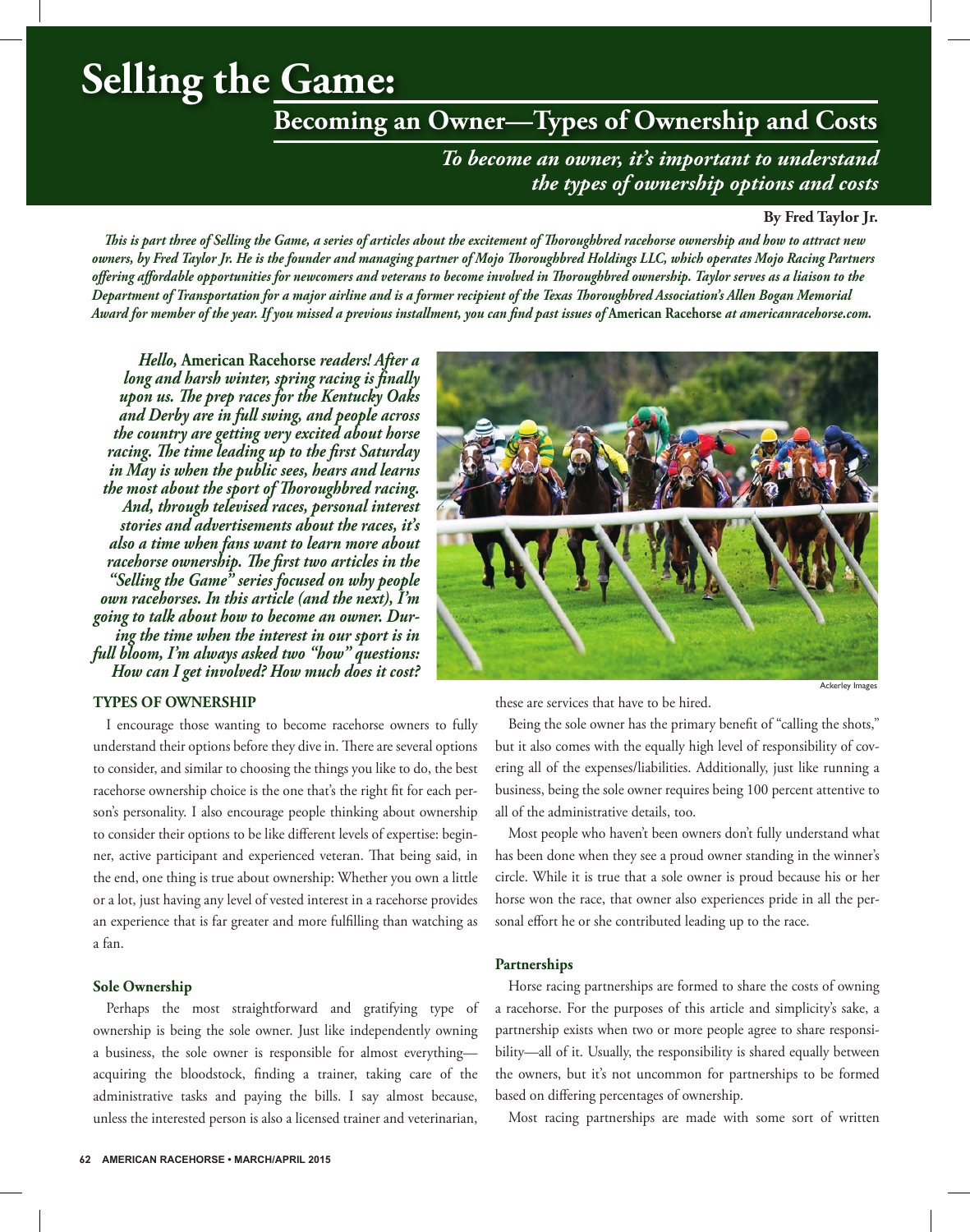agreement that outlines the level of commitment (insofar as the financial commitment and duties) of each partner, the percentage of ownership and length of time in which the partnership is expected to exist. The partnership agreement also defines how the partnership's expenses will be covered and the way any revenues will be utilized and distributed. It's not necessary for a partnership agreement to be agreement that explains each participant's rights, obligations and potential distributions. A racing group will also provide the terms and conditions of the services that will be provided to the participant.

Of course, the more complex the structure of an entity, the higher the level of understanding and consideration required. Since owning racehorses can be a complex enterprise, an advanced type of busi-

drafted, reviewed and approved by an attorney. To be binding (should a dispute take place that needs to be settled in a court of law), the agreement needs to include three basic things: an offer, acceptance and consideration.

Some general partnerships are formed with a "gentleman's agreement," however, when it comes to dealing with expenses and revenues (particularly those that involve

# **The Purpose of Written Agreements**

**The statute of frauds (the laws related to contracts that protect one person from being tricked and another person from being held accountable for an unintentional mistake) state, among other things, that agreements for goods and services that are (a) priced higher than \$500 and (b) make guaranties of another person's obligations need to be put in writing. That means, the more there is to consider, the more an offer has to be spelled out.**

**Once you decide to participate, the racing group or limited liability corporation will ask you to sign a participation document that basically says, "I understand the risk and agree to the terms." Doing so fulfills the second essential element of a binding contract: acceptance. The document serves to avoid any inferences, counter offers, misunderstandings about assignment, implications about each partner's risk, secret deals or silent handshakes.**

**The last thing that's needed to make the contract binding is consideration. In the world of contracts, consideration is something of value (namely money) that is exchanged for a product, service or both. The bottom line reason for having a written agreement is that it would be shifty and irresponsible not to provide each participant with an explanation in writing up front about what's expected.**

large sums of money), it's always best to have a written agreement to ensure everyone involved has a basic understanding of (and reference document for) the way the business matters will be handled. Also, in terms of tax purposes, the IRS and other state/federal governing agencies will expect to see official documents that spell out the partnership's business structure. I highly recommend ensuring a written agreement is made and a copy available before entering into any type of partnership agreement. And, if a written agreement isn't provided, you should probably avoid joining in that partnership.

#### **Racing Groups and LLCs**

One of the easiest, least demanding and most economical ownership options—especially for someone who has never owned a racehorse but is looking to learn without being fully responsible for all of the costs/liabilities—is to join a racing group that's filed as a limited liability corporation (LLC).

Racing groups are typically formed by a corporate entity to offer small ownership portions in a particular horse or set of horses (i.e., multiple horses bundled together into one racing group). These portions can be offered as permanent vested interests (like capital stock) or they can be offered as leasehold shares—much like renting property for a limited period of time.

Similar to a partnership, a racing group or LLC should offer an

matters, and the person who owns a portion of the horse(s) is able to participate and receive the same type of ownership experience.

#### **THE COSTS OF OWNERSHIP**

Like nearly everything else in life, the things we do boil down to what we can afford, and this is true for racehorse ownership. Fortunately, because of the different types of ownership, there are affordable racehorse ownership options that can fit into just about anyone's personal budget.

The costs for each owner vary based on what a person or group is willing to pay to acquire the bloodstock, the prices charged by the corresponding service providers and the health of the horse.

The actual cost of acquiring a racehorse can range from as low as \$1,000 to as high as a million dollars or more. The annual cost of having a racehorse in training is based on three common expenses: training/racing charges, veterinary care and administrative expenses. The annual cost of one racehorse in training is typically between \$30,000 and \$40,000.

# **Bloodstock Acquisition**

The first, and potentially the single largest, outlay of cash by an owner is the amount needed to buy a racehorse.

Racehorses can be purchased at auctions that are held based on

ness structure (such as an LLC) becomes necessary to ensure the business affairs of the entity are in order, being managed properly and upholding its corporate responsibilities, particularly regarding licensing, accounting and tax matters.

Thus, participating in a racing group is the most flexible, secure and enlightening option because the corporate entity handles all of the business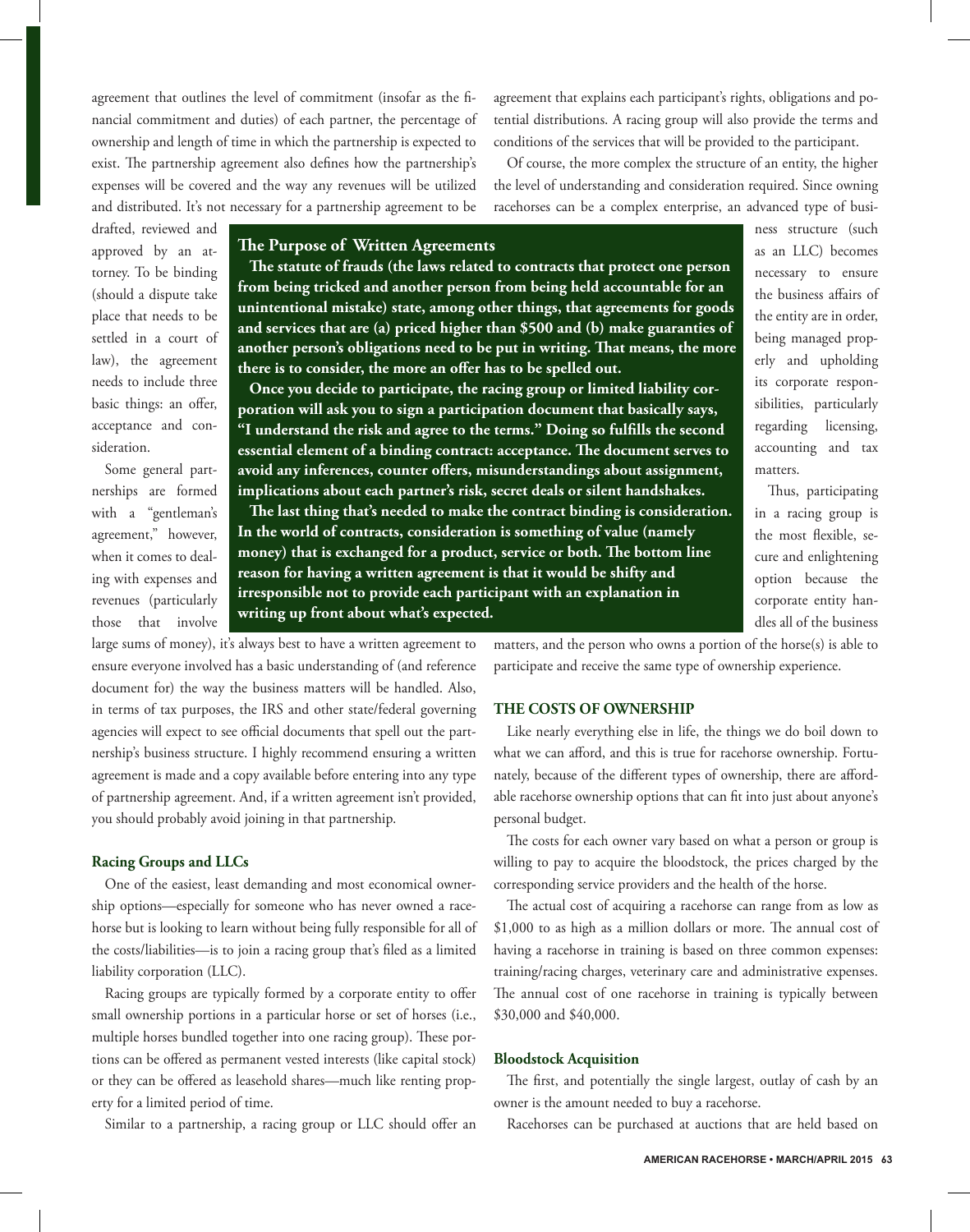their age and pedigree (the quality of the horse's father and mother), they can be claimed from a race for a set price (based on the perceived competitive ability of the horse at the time of the race) or they can be acquired by way of private purchase or by breeding one's mare to a particular stallion.

In a future article, I'll talk about the strategy of acquiring racing bloodstock, but for now, the thing to keep in mind is that a racehorse's purchase price is determined by the present-day market value, which is predicated on various economic factors affecting the sellers

and buyers. That being said, when acquiring racing bloodstock, it's equally important to remember that the price doesn't necessarily determine a horse's competitive ability.

# **Training and Racing**

Once your horse has been acquired, it has to be placed with a licensed trainer who will then prepare, qualify and enter your horse to race. (I'll explore the training process in greater detail in the next article.) Most trainers follow



general routines for preparing Thoroughbreds to race, but each also has his or her own particular practices to help a horse reach its highest racing potential.

Trainers bill their clients monthly. They typically charge by a set day rate and a percentage (generally 10 percent) for purse money that your horse wins. Also included in their monthly billing are expenses related to the care and grooming provided while under their care—these include farrier or blacksmith charges, general vitamins/ supplements, clipping (haircuts/grooming) and transportation between racetracks.

A trainer's day rate, which can vary from about \$50 to \$100 or more, is based on the cost of keeping your horse in the barn, exercising it daily, schooling it in the different areas of the racetrack and breezing the horse (timed workouts either alone or with other horses). The daily charge also factors in the horse's stall, feed and bedding, as well as the costs of the trainer's stable assistants and exercise riders.

The day rate serves the purpose of covering the costs to keep a horse in training, but the trainer's real income is made based on the percentage of purse money that is won. In this regard, some trainers only bill for horses that come in first, while others also bill for second and third. All of the basic training costs are included as a budgeted item in the overall participation price for a partnership or racing group.

## **Veterinary Care**

Perhaps the expenses that new owners misunderstand and are unprepared for the most are the monthly costs related to veterinary care. Vet care can be one of the largest expenses owners pay based on the health and soundness of their horse(s). While Thoroughbreds are powerful animals, they are equally fragile. As such, to be better prepared for the cost of vet care, new owners must appreciate the nature of a Thoroughbred's physique.

Through centuries of breeding practices, the physical stature of

a Thoroughbred has been honed toward being a tall, efficient, balanced and very fast animal. A Thoroughbred weighs around 1,000 pounds and, on average, can run up to 40 miles per hour. To maximize its speed over flat surfaces, its legs are long and lean, and its hips and shoulders are very muscular.

At a gallop, a horse's front and back legs work in concert by first stretching out as far as possible and then coming together by digging

into the ground to lift the horse and catapult its large body forward (a "jump"). The distance between jumps is typically 20 feet, and based on a horse's size and weight, a jump produces thousands of pounds per square inch of landing pressure on each hoof in every stride.

To give such a large animal the ability to move rapidly, the bones in a horse's legs are typically aligned at 45 degree angles and connected by taut tendons that are attached to sculpted muscles. The muscles and bones work together to quickly generate the power needed to launch the horse off the ground and reach its top speed in a couple of jumps. In addition to delivering the maximum lift, the angle of the bones in the legs also provide the ideal compression distribution to absorb the shock when the horse's hooves strike the ground.

A horse's ability to breathe correctly is as equally important as its leg conformation. A horse's nasal cavity, throat and lungs are designed to rapidly ingest and convert large quantities of air into oxygen that the blood carries to the muscles of its legs. If a Thoroughbred's airway or lungs aren't functioning properly, the horse may experience fatigue faster.

Because of the Thoroughbred's size and weight, its intricate musculoskeletal physique and its desire to run fast, any misalignment, breathing condition or any amount of severe fatigue can make a horse prone to soreness, respiratory ailments or debilitating injury. Sometimes a horse's condition can be treated with rest and mild